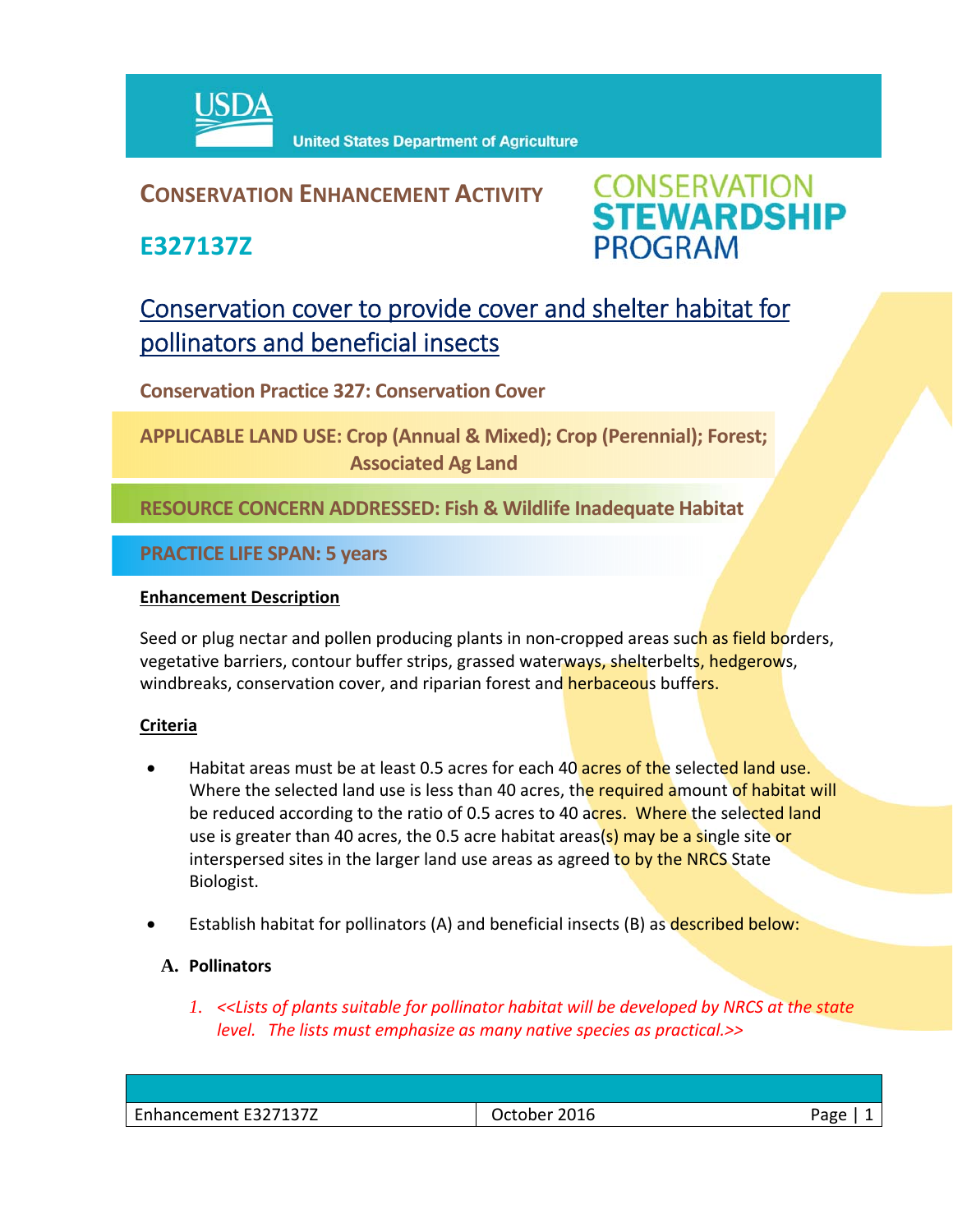

**United States Department of Agriculture** 

2. The habitat planting will include (as a minimum) three early, three mid, and three late flowering species from the NRCS state list including forbs, legumes, vines, shrubs, and/or trees. Plants that produce toxic nectar will not be planted.



3. Any other use of the pollinator habitat area must not compromise its intended purpose.

### **B. Beneficial insects**

- 1. Identify pest species and associated beneficial insects targeted for control.
- 2. Inventory existing conditions on the farm to determine habitat needs of selected beneficial insects, including:
	- (a) Permanent insectary sites,
	- (b) Augmentation of existing hedgerows, field borders or other odd areas adjacent to fields, and/or
	- (c) Trap crop areas.
- 3. Plant selection should be matched to attract **identified beneficial insects.**
- 4. Beneficial insect habitat may include either annual or perennial cover. If annual cover is used, the cover must be replanted each year during the life of the contract.
- *5. <<Lists of plants suitable for beneficial insect habitat will be developed by NRCS at the state level. The lists must emphasize as many native species as practical>>.*

### **C. Planting criteria for both pollinators and beneficial insects**

- 1. Site selection should consider existing weed pressures and available methods of control, delay planting if high weed pressure requires aggressive treatment.
- 2. Site preparation and plant establishment shall be accomplished according to the appropriate NRCS conservation practice and specifications.
- 3. Successful establishment is when the planting is providing at least 80% soil cover,

| <b>CAL</b><br><b>FOOT4077</b><br>hancement :<br>-⊢ ≺<br>-- - - - | --<br>_ulb_<br>____ | חסבי<br>տեր |
|------------------------------------------------------------------|---------------------|-------------|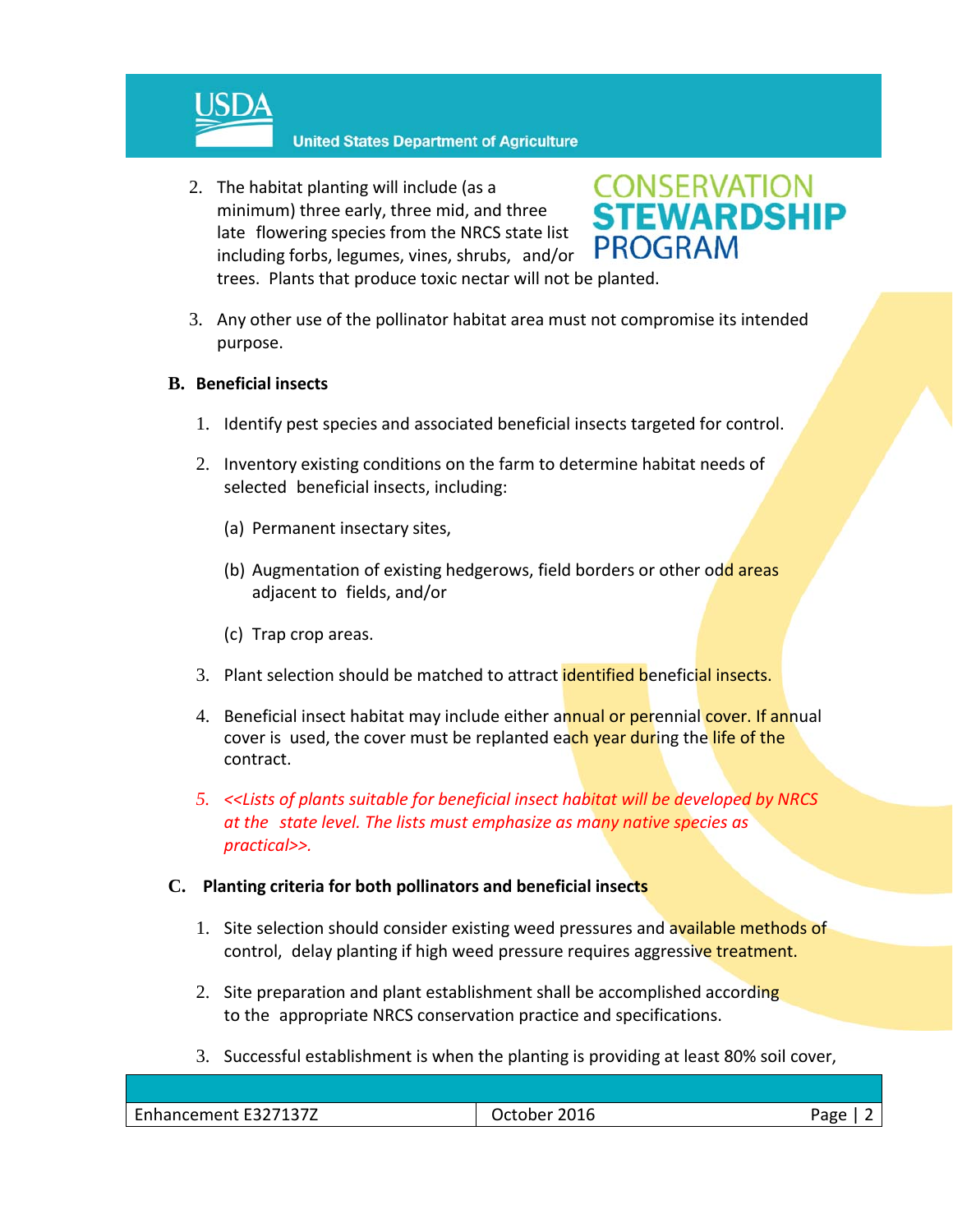

**United States Department of Agriculture** 

visually estimated, and that the resultant cover consists primarily of the early, mid, and late blooming species planted for pollinators and/or other beneficial insects.



- 4. Insecticides should not be used in the habitat planting area.
- 5. Herbicides are allowed during site preparation (prior to planting) when it is necessary to eliminate competing weeds from a planting area in order for nectar and pollen producing plants to establish.
- 6. After a pollinator enhancement has been planted, herbicides may be spot-sprayed to remove broad-leaf weeds, or grass-selective herbicides may be applied to larger areas to eliminate persistent weedy grasses. Similarly, the entire site may be mowed in the first year post-planting to reduce annual or biennial weeds that persist (site should be mowed just before dominant annual weeds flower).

#### **D. Operation and maintenance for both pollinators and beneficial insects**

- 1. Management and/or maintenance activities such as mowing, haying, burning, or grazing must be conducted outside of the growing season or bloom period. Maintenance should be done on less than 1/3 of the acreage during any given year, except during the first year post-planting.
- 2. Insecticides should not be used in the habitat planting area. Even non-synthetic botanical insecticides can harm beneficial insects. If adjacent crop areas are treated with insecticides use one or more of the following actions to limit insecticides in the pollinator habitat area:
	- (a) Create insecticide free buffers in the first 25 feet of crop area,
	- (b) Use application methods that minimize drift to the adjacent habitat,
	- (c) Apply active ingredients in the evening when most insect pollinators are not active.
- 3. The planted habitat areas must be regularly inspected for invasive and/or noxious plants or other plants that may compromise the purpose of this enhancement. Undesirable species should be controlled using the method least damaging method, for example, spot‐ spraying with herbicide or physical removal.

| Enhancement E327137Z | 2016<br>October | Page |
|----------------------|-----------------|------|